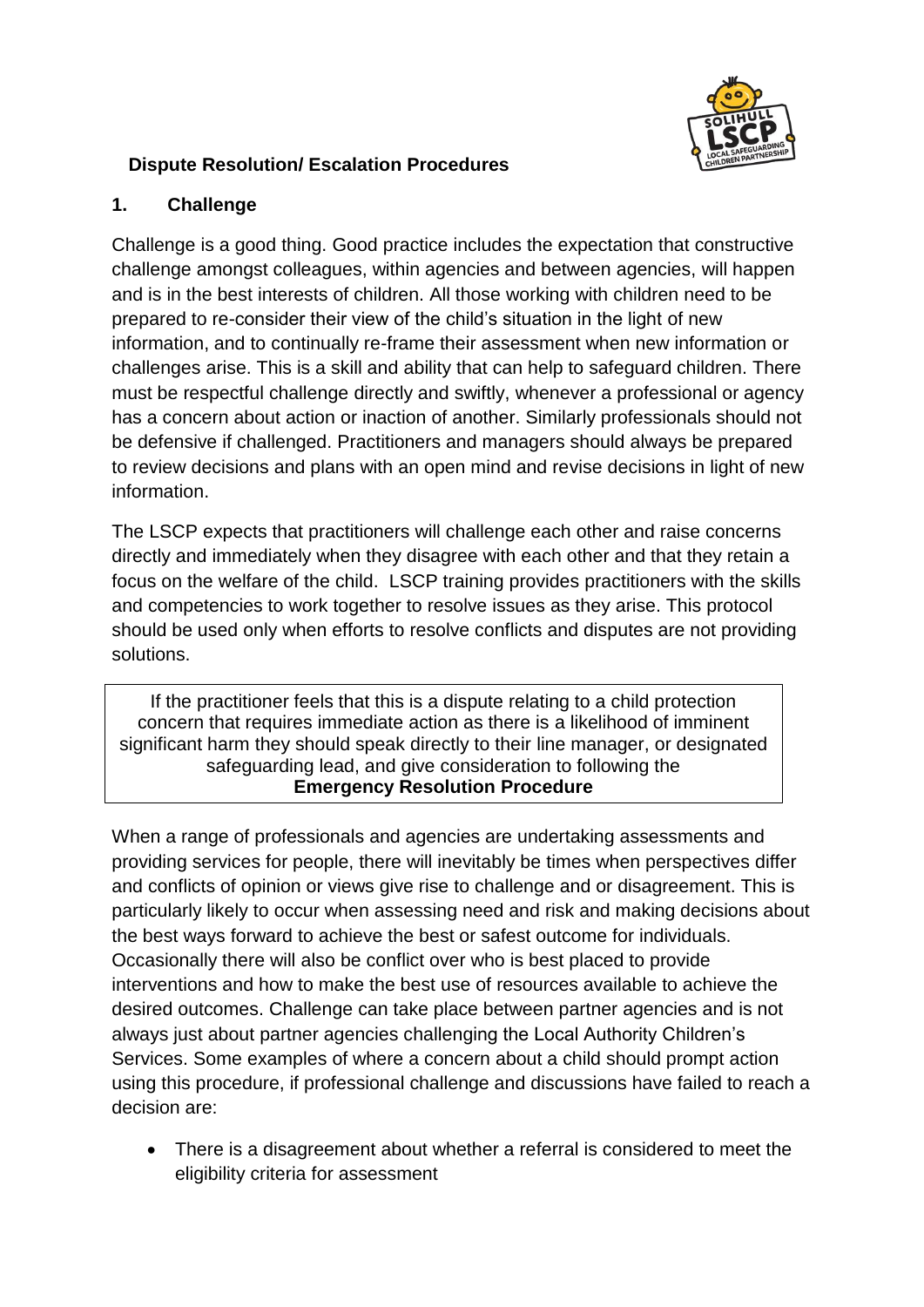- A professional is concerned about the action and or inaction of another professional in relation to a child or family member.
- There is a disagreement over the sharing of information and/ or provision of service.
- There are disagreements over the recommendations of any assessment and whether the appropriate plan is in place to safeguard and promote the welfare of the child.

There will be other examples in practice. The aim must be to resolve a professional disagreement at the earliest possible stage as swiftly as possible, always keeping in mind that the child and young person's safety and welfare are paramount. For a variety of reasons there may be a delay at any stage, for example being able to respond to phone calls. However the maximum timescales for completion of the process at each stage are outlined below:

The flowchart below (section 4) sets out each stage of the process.

## **2. Timescales for completion:**

- Stage 1 within 5 working days of initiation.
- Stage 2 within 5 working days of stage 1
- Stage 3 within 5 working days of stage 2
- Stage 4 within 5 working days of stage 3

#### **3. Learning lessons**

Consideration should be given as to whether lessons can be learned from any stage of this process, either on a single agency or interagency level, for example

- Identification of training needs
- Commissioning needs
- New agency practice guidance

Where an agency/agencies think that there could be lessons to be learned on a multi-agency level, details should be forwarded to the Solihull LSCP Business Manager for consideration of any multi-agency learning or practice guidance change.

#### **4. Independent Reviewing Officers**

At stage any stage, if the child(ren) is subject to a child protection plan or is looked after, secure notification should also be sent to [cpru@solihull.gov.uk](mailto:cpru@solihull.gov.uk) for attention of the child's Independent Reviewing Officer, who will then consider if they need to take any further action.

#### **5. Audit and review**

The LSCP will review notifications quarterly to identify any trends to inform learning.